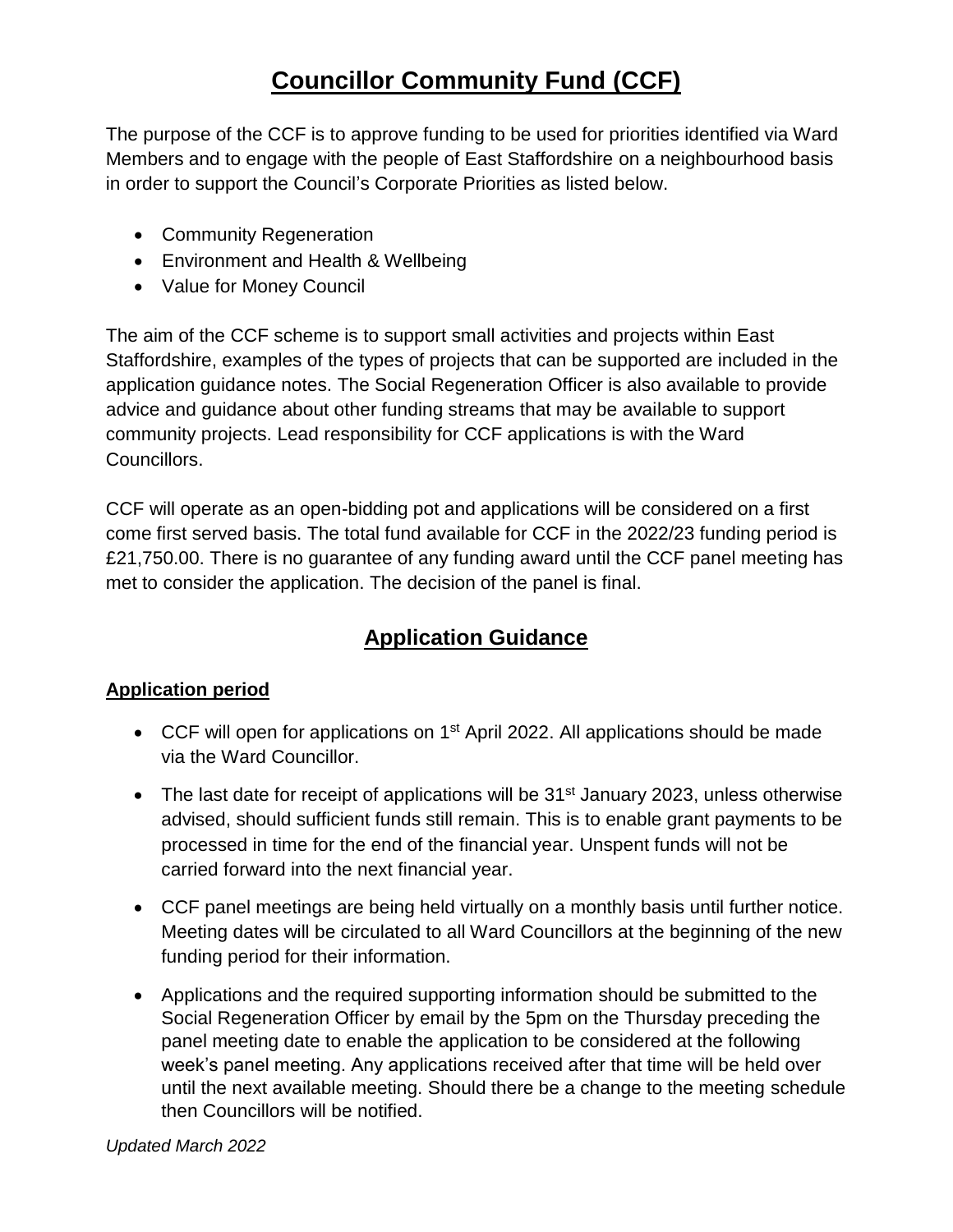#### **What supporting information is required?**

- Councillors must ensure that the application form is completed fully and all of the required information is included. Failure to do this may result in a delay to the application being considered.
- **A minimum of one written quote is required to support applications.** Quotes must clearly indicate costs excluding VAT where applicable for all items that the CCF grant will be used to purchase. Screenshots for online suppliers are acceptable. For applications where the total project cost is over £3,000.00 then three supporting quotes are required.

#### **Payment of grant**

- It is the responsibility of the Ward Councillor to notify the applicant of the outcome of their CCF grant application.
- Payment of the CCF grant is made by Bacs upon receipt of invoices/receipts for the goods/services purchased using the bank details provided on the application form. Invoices and receipts must be on official business documents. It is the responsibility of the Ward Councillor to ensure that these are submitted to enable the payment of the CCF grant.
- Individuals cannot be reimbursed; grant payment has to be made to the organisation named on the application form.
- All awarded grants must be claimed and reimbursed within the current financial year (31st March). Where this is not possible, due to an award being made late in the year, then the grant must be claimed and reimbursed in the following financial year, or funding will be withdrawn.
- Independent confirmation is required for documenting the completed project/ to evidence that the event took place e.g. photographs of items purchased or a newspaper article highlighting the event. It is the responsibility of the Councillor to submit this information.
- Publicity for projects and activities funded through CCF is the responsibility of Ward Councillors and other parties involved in the application.

# **CCF grant criteria**

- The maximum grant available is £1,000.00 to fund in part or in whole, local schemes and projects.
- One application should be made per project.
- Grant awards are made exclusive of VAT.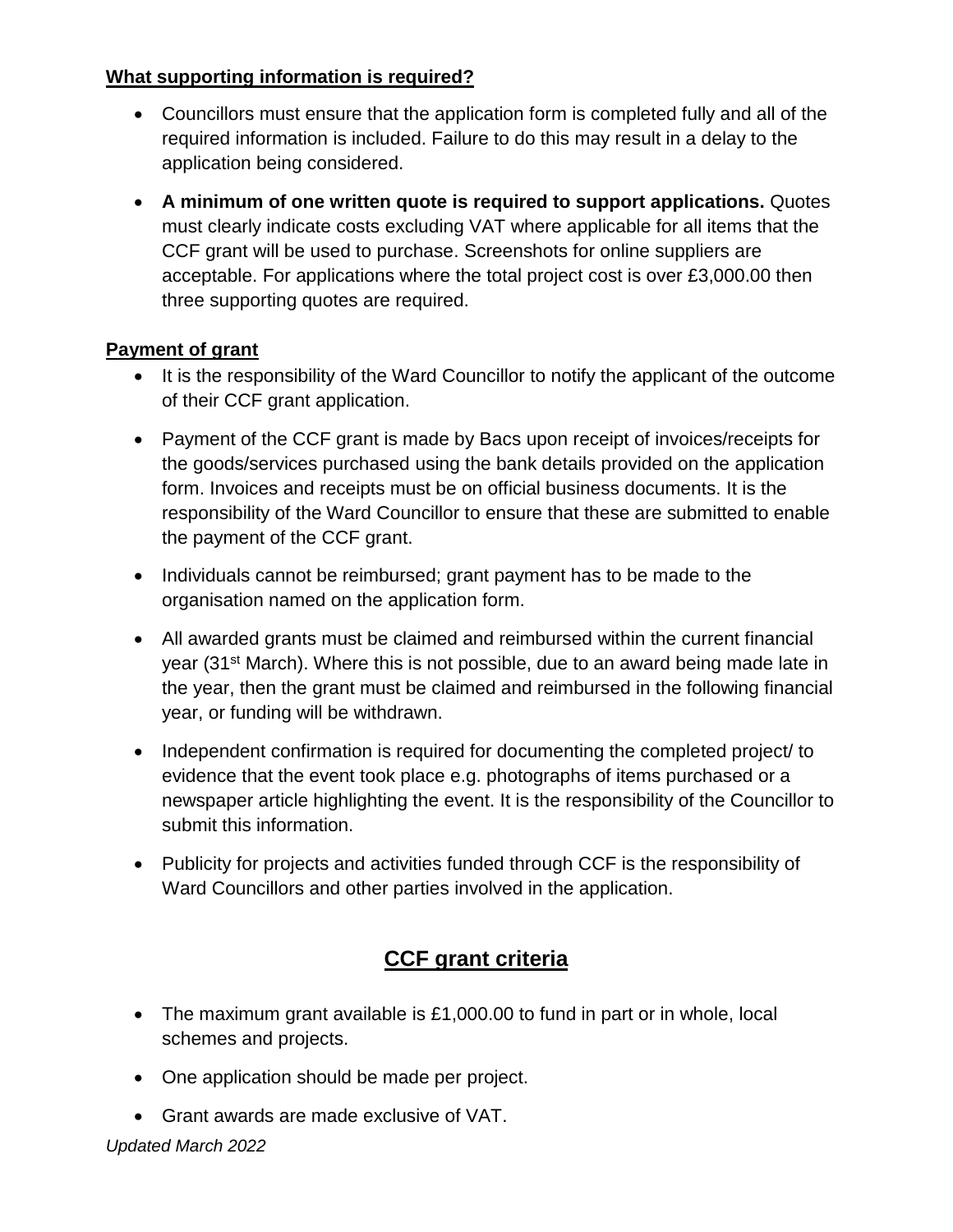- CCF applications must be signed by the Councillors in the Ward that will benefit from the activity or project to indicate their support and to confirm that all efforts have been made to seek best value for money. Email confirmation is acceptable in lieu of a signature.
- CCF applications should be submitted by email only until further notice
- Match funding is not a current requirement however any contributions from either your own reserves or other funding streams will strengthen your application. All match funding should already be in place before applying to CCF.

## *General CCF can support:*

- One-off events/activities, ongoing projects or the purchase of new equipment
- Capital items or revenue costs
- All applications must be able to demonstrate community benefit

Examples of the types of projects that could be funded through CCF:

- Community building and sports facility improvements
- Environmental projects e.g. tackling climate change with energy efficiency, recycling or environmental awareness activities
- Community gardens, planting and landscaping projects
- Equipment and resources to support children and young people's activities
- Purchase of equipment to directly support the activities of sports clubs and other community groups/organisations
- Projects aimed at tackling social isolation
- Community events and fun days

Please note this list is not exhaustive. A list of the projects that have been funded so far this funding period is available on our website

[http://www.eaststaffsbc.gov.uk/neighbourhood-working/councillor-community-fund.](http://www.eaststaffsbc.gov.uk/neighbourhood-working/councillor-community-fund)

For further advice and guidance about the types of projects and activities that could be funded then please contact the Social Regeneration Officer on 01283 508038 or [sara.botham@eaststaffsbc.gov.uk.](mailto:sara.botham@eaststaffsbc.gov.uk)

### *CCF cannot support:*

- Refreshments
- Salaries
- Clothing including footwear
- Replacing of mainstream budgets of public sector organisations including schools and parish councils. Applications from these organisations will still be considered but applications must be for items that are over and above the everyday responsibilities of such organisations and be able to demonstrate a wide community benefit. It is expected that such organisations provide match funding towards their project.

*Updated March 2022*